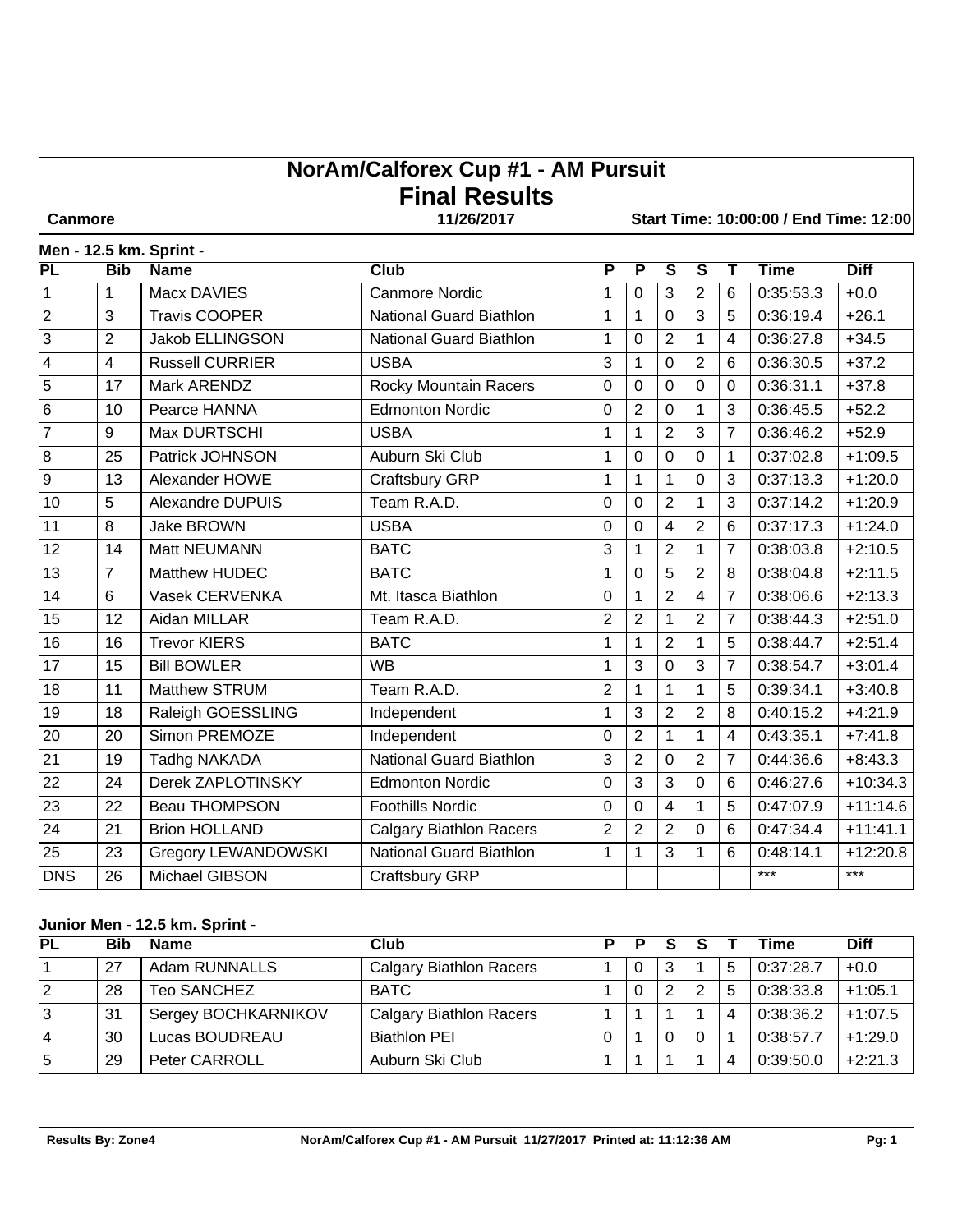**Junior Men Continued ... - 12.5 km. Sprint -** 

| PL             | <b>Bib</b> | <b>Name</b>             | Club                           |          |                |          |   |    | Time      | <b>Diff</b> |
|----------------|------------|-------------------------|--------------------------------|----------|----------------|----------|---|----|-----------|-------------|
| 6              | 35         | Cody JOHNSON            | National Guard Biathlon        |          | U              |          |   | 3  | 0:40:44.2 | $+3:15.5$   |
| $\overline{7}$ | 36         | Kieran GOLDHAWK         | <b>Calgary Biathlon Racers</b> |          | 0              |          |   | 3  | 0:42:26.7 | $+4:58.0$   |
| 8              | 33         | Chad BERLING            | <b>Calgary Biathlon Racers</b> |          | 3              |          | 2 | 7  | 0:43:17.6 | $+5:48.9$   |
| 9 ا            | 34         | Thomas STUSHNOFF        | Rocky Mountain Racers          | $\Omega$ | $\overline{2}$ | $\Omega$ | 2 | 4  | 0:44:49.1 | $+7:20.4$   |
| 10             | 37         | Wynn LINKLATER          | <b>Edmonton Nordic</b>         | 0        | $\Omega$       |          | 0 |    | 0:45:03.1 | $+7:34.4$   |
| 11             | 32         | André BOUDREAU          | <b>Biathlon PEI</b>            |          | $\mathbf 0$    | 2        |   | 4  | 0:46:58.0 | $+9:29.3$   |
| 12             | 39         | <b>Curtis MACDONELL</b> | <b>Rocky Mountain Racers</b>   |          | 4              |          | 2 | 8  | 0:48:35.9 | $+11:07.2$  |
| 13             | 38         | Nathan KUNTZ            | Biathlon Saskatchewan          | 0        | 5              | 3        | 2 | 10 | 0.50:48.0 | $+13:19.3$  |
| 14             | 40         | <b>Jesse EHMAN</b>      | Biathlon Saskatchewan          | 3        | 4              | 2        | 2 |    | 1:01:22.6 | $+23:53.9$  |

### **Youth Men - 10 km. Sprint -**

| PL              | <b>Bib</b> | <b>Name</b>             | <b>Club</b>                    | P                       | P              | $\overline{\mathsf{s}}$ | $\overline{\mathsf{s}}$ | Т              | <b>Time</b> | <b>Diff</b> |
|-----------------|------------|-------------------------|--------------------------------|-------------------------|----------------|-------------------------|-------------------------|----------------|-------------|-------------|
| $\overline{1}$  | 44         | Thomas HULSMAN          | <b>BATC</b>                    | $\overline{2}$          | $\overline{2}$ | $\overline{0}$          | $\overline{0}$          | $\overline{4}$ | 0:30:39.9   | $+0.0$      |
| $\sqrt{2}$      | 41         | Leo GRANDBOIS           | <b>Biathlon Estrie</b>         | 1                       | 3              | 1                       | $\overline{2}$          | $\overline{7}$ | 0:31:19.8   | $+39.9$     |
| $\overline{3}$  | 42         | Rory GILLILAND          | <b>Foothills Nordic</b>        | $\mathbf 0$             | 1              | $\overline{2}$          | $\overline{2}$          | 5              | 0:31:56.0   | $+1:16.1$   |
| $\overline{4}$  | 45         | <b>Jake DRAPER</b>      | <b>Biathlon Yukon</b>          | 1                       | $\overline{2}$ | $\overline{1}$          | $\overline{2}$          | 6              | 0:33:16.2   | $+2:36.3$   |
| $\sqrt{5}$      | 43         | Logan PLETZ             | <b>Biathlon Saskatchewan</b>   | $\overline{\mathbf{4}}$ | $\mathbf{1}$   | $\overline{2}$          | $\mathbf{1}$            | 8              | 0:33:35.4   | $+2:55.5$   |
| $\overline{6}$  | 50         | Haldan BORGLUM          | <b>Foothills Nordic</b>        | 0                       | 0              | 1                       | $\overline{2}$          | 3              | 0:33:45.3   | $+3:05.4$   |
| $\overline{7}$  | 46         | Lucas SMITH             | <b>Red River Nordic</b>        | 0                       | $\mathbf{1}$   | $\overline{2}$          | $\overline{3}$          | 6              | 0:34:04.1   | $+3:24.2$   |
| $\sqrt{8}$      | 48         | Michael PULLISHY        | <b>Foothills Nordic</b>        | 1                       | 1              | $\overline{3}$          | $\mathbf{1}$            | 6              | 0:34:20.6   | $+3:40.7$   |
| 9               | 51         | Reid LOVSTROM           | <b>Foothills Nordic</b>        | $\overline{2}$          | $\overline{4}$ | $\overline{2}$          | 4                       | 12             | 0:35:08.7   | $+4:28.8$   |
| 10              | 47         | <b>Christian PAZDAN</b> | <b>Calgary Biathlon Racers</b> | $\overline{c}$          | $\overline{2}$ | 3                       | 1                       | 8              | 0:35:24.3   | $+4:44.4$   |
| 11              | 49         | <b>Eli NIELSEN</b>      | <b>Methow Valley Nordic</b>    | $\overline{2}$          | 1              | 1                       | 3                       | $\overline{7}$ | 0:36:22.4   | $+5:42.5$   |
| 12              | 54         | Aron BARGEN             | Biathlon Saskatchewan          | $\overline{2}$          | $\overline{4}$ | $\mathbf 0$             | $\mathbf{1}$            | $\overline{7}$ | 0:36:44.7   | $+6:04.8$   |
| 13              | 53         | Nikolas BURKHART        | Auburn Ski Club                | $\overline{2}$          | $\overline{2}$ | 3                       | $\overline{4}$          | 11             | 0:37:18.5   | $+6:38.6$   |
| 14              | 56         | Michio GREEN            | <b>Camrose Vikings</b>         | 3                       | $\overline{2}$ | 1                       | 3                       | 9              | 0:38:06.9   | $+7:27.0$   |
| 15              | 57         | Steffen CUNEO           | Auburn Ski Club                | 1                       | $\mathbf 0$    | 3                       | $\overline{2}$          | 6              | 0:38:17.3   | $+7:37.4$   |
| 16              | 60         | Devin SAUNDERS          | <b>Camrose Vikings</b>         | $\overline{2}$          | 1              | 3                       | $\overline{2}$          | 8              | 0:38:55.3   | $+8:15.4$   |
| 17              | 61         | <b>Garrett ROMANZIN</b> | <b>Calgary Biathlon Racers</b> | 0                       | 1              | 1                       | $\overline{2}$          | $\overline{4}$ | 0:38:56.1   | $+8:16.2$   |
| 18              | 55         | Etienne BORDES          | Auburn Ski Club                | $\overline{2}$          | $\mathbf 0$    | $\overline{4}$          | $\overline{2}$          | 8              | 0:39:18.0   | $+8:38.1$   |
| 19              | 59         | <b>Will NEUHAUS</b>     | <b>Canmore Nordic</b>          | 3                       | $\overline{2}$ | $\overline{4}$          | $\overline{2}$          | 11             | 0:40:47.2   | $+10:07.3$  |
| 20              | 58         | Ian MITCHELL            | <b>Camrose Vikings</b>         | $\overline{2}$          | 1              | $\overline{2}$          | $\overline{4}$          | 9              | 0:41:12.9   | $+10:33.0$  |
| $\overline{21}$ | 62         | <b>Henry FORER</b>      | <b>Edmonton Nordic</b>         | 1                       | $\overline{2}$ | 3                       | 3                       | 9              | 0:42:17.0   | $+11:37.1$  |
| 22              | 63         | <b>Mathew VIIKERI</b>   | Lake Superior Biathlon         | $\overline{2}$          | 1              | $\overline{2}$          | $\overline{2}$          | $\overline{7}$ | 0:42:25.4   | $+11:45.5$  |
| 23              | 65         | Lazo GITCHOS            | <b>Methow Valley Nordic</b>    | $\overline{2}$          | 1              | $\overline{2}$          | $\overline{4}$          | 9              | 0:43:08.0   | $+12:28.1$  |
| 24              | 66         | <b>Colton CUTHILL</b>   | <b>Foothills Nordic</b>        | $\overline{2}$          | 5              | $\overline{4}$          | $\mathbf{1}$            | 12             | 0:43:12.7   | $+12:32.8$  |
| DNF             | 52         | Jordan RUSSELL          | <b>Biathlon Estrie</b>         | $\overline{2}$          |                |                         |                         |                | ***         | $***$       |
| DSQ             | 64         | Joshua WATSON           | Anchorage Biathlon Club        | $\overline{2}$          | 1              | $\overline{2}$          | 3                       | 8              | ***         | $***$       |
|                 |            |                         |                                |                         |                |                         |                         |                |             |             |

#### **Jury Decisions**

| <b>Bib: 47</b> | Time: | -0:00:07.0 | Notes: | Range Time Credit - cross fired upon     |
|----------------|-------|------------|--------|------------------------------------------|
| <b>Bib: 54</b> | Time: | -0:00:10.0 |        | <b>Notes:</b> Range Time Credit          |
| <b>Bib: 64</b> |       |            | Notes: | IBU 5.6.h - Skiing the wrong course loop |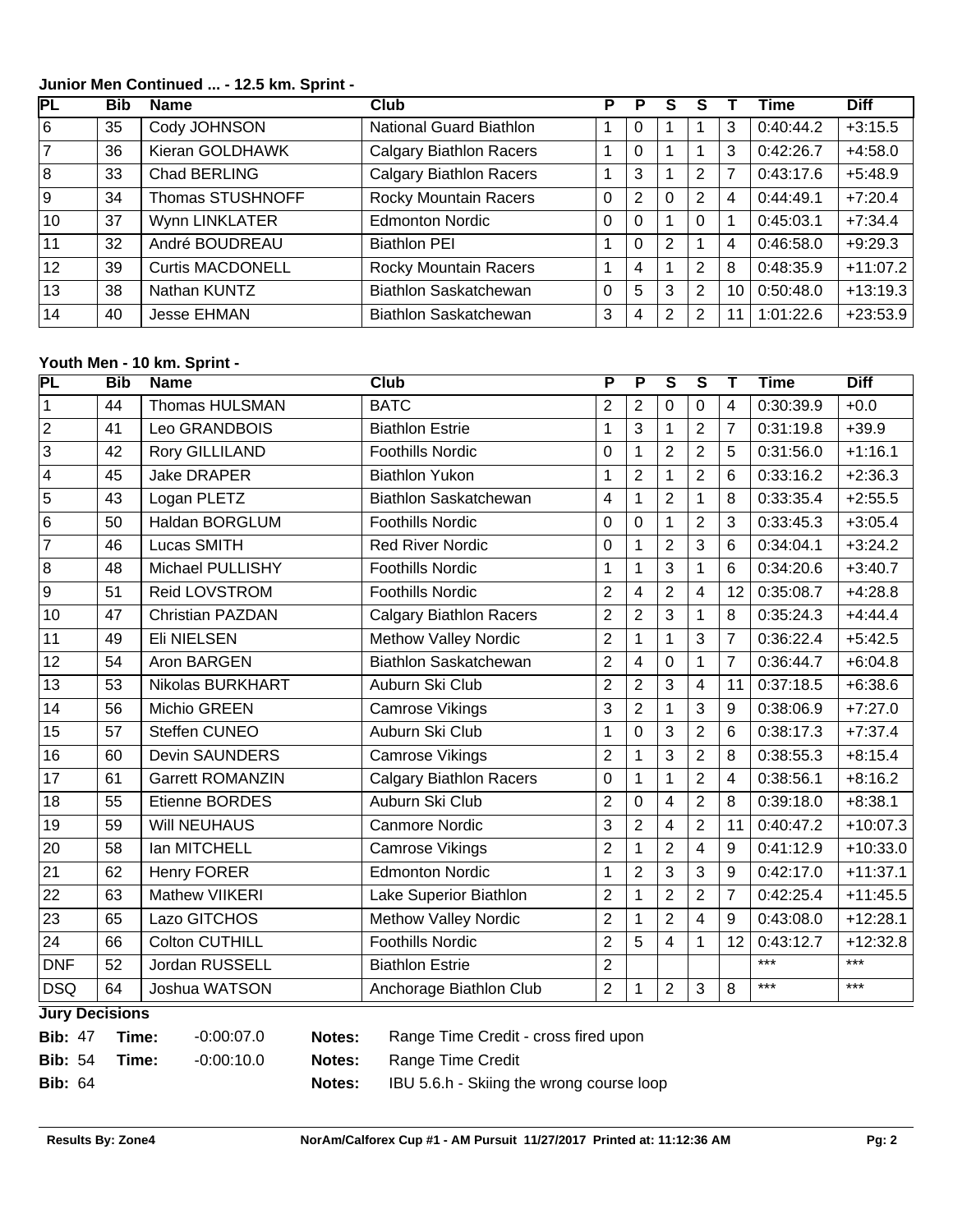#### **Junior Women - 10 km. Sprint -**

| РL             | <b>Bib</b> | <b>Name</b>          | Club                             | Р              | Р              | S        |                |      | <b>Time</b> | <b>Diff</b> |
|----------------|------------|----------------------|----------------------------------|----------------|----------------|----------|----------------|------|-------------|-------------|
| 1              | 67         | Nadia MOSER          | <b>BATC</b>                      |                | 0              |          |                | 3    | 0:33:27.3   | $+0.0$      |
| $\sqrt{2}$     | 75         | <b>Emily DICKSON</b> | <b>BATC</b>                      |                |                |          | 2              | 5    | 0:37:25.2   | $+3:57.9$   |
| $\sqrt{3}$     | 68         | Shilo ROUSSEAU       | <b>Blind River Biathlon Club</b> |                | $\overline{2}$ |          | 2              | 6    | 0:38:46.1   | $+5:18.8$   |
| $\vert$ 4      | 70         | Mackenzie TURNER     | <b>Rocky Mountain Racers</b>     |                |                | 2        | 0              | 4    | 0:41:58.2   | $+8:30.9$   |
| $\sqrt{5}$     | 72         | Hanne STADNYK        | Biathlon Saskatchewan            | $\overline{2}$ | $\overline{2}$ | $\Omega$ | 2              | 6    | 0:43:16.8   | $+9:49.5$   |
| $\sqrt{6}$     | 73         | Vanessa GAGNÉ        | <b>Biathlon Estrie</b>           |                | $\overline{2}$ | 3        |                | 7    | 0:45:09.3   | $+11:42.0$  |
| $\overline{7}$ | 69         | Zoe PEKOS            | Hardwood Ski and Bike            |                | 3              | 3        | $\overline{2}$ | 9    | 0.45:42.9   | $+12:15.6$  |
| $\sqrt{8}$     | 74         | Chloe BARGEN         | <b>Biathlon Saskatchewan</b>     | $\overline{2}$ | $\mathbf 0$    | 3        | 4              | 9    | 0.45:49.8   | $+12:22.5$  |
| 9              | 71         | Tayla KOERBER        | <b>Camrose Vikings</b>           | 4              | 2              | 4        | 3              | 13 I | 0.46:09.1   | $+12:41.8$  |

# **Women - 10 km. Sprint -**

| <b>PL</b>       | <b>Bib</b> | <b>Name</b>              | <b>Club</b>                    | Р              | P | S              | S              |                | <b>Time</b> | <b>Diff</b> |
|-----------------|------------|--------------------------|--------------------------------|----------------|---|----------------|----------------|----------------|-------------|-------------|
|                 | 76         | Erin YUNGBLUT            | <b>Rocky Mountain Racers</b>   |                | 0 |                | 2              | 4              | 0:34:32.3   | $+0.0$      |
| $\overline{2}$  | 77         | Siena ELLINGSON          | <b>National Guard Biathlon</b> | 1              |   |                |                | 4              | 0:34:41.3   | $+9.0$      |
| 3               | 80         | Deedra IRWIN             | <b>USBA</b>                    |                | 0 | 3              |                | 5              | 0:36:14.1   | $+1:41.8$   |
| $\overline{4}$  | 79         | Hallie GROSSMAN          | Craftsbury GRP                 | 3              | 2 | 2              | $\overline{2}$ | 9              | 0:37:14.7   | $+2:42.4$   |
| 5               | 78         | Jennie BENDER            | <b>USBA</b>                    | $\overline{2}$ | 4 | $\overline{2}$ | 3              | 11             | 0:37:46.2   | $+3:13.9$   |
| $6\overline{6}$ | 81         | <b>Jessica PATERSON</b>  | <b>Edmonton Nordic</b>         |                | 2 | 2              | 2              | 7              | 0:41:39.3   | $+7:07.0$   |
| $\overline{7}$  | 84         | <b>Jennifer PATERSON</b> | <b>Edmonton Nordic</b>         |                |   | $\overline{2}$ |                | 5              | 0:45:01.4   | $+10:29.1$  |
| $\overline{8}$  | 82         | Andrea MAYO              | Independent                    |                | 3 | $\Omega$       |                | 5              | 0:45:06.9   | $+10:34.6$  |
| 9               | 83         | <b>Ashley RUNNALLS</b>   | <b>Calgary Biathlon Racers</b> | 1              | 2 | 4              | 0              | $\overline{7}$ | 0:47:34.1   | $+13:01.8$  |
| 10              | 85         | Daniella BURKE           | Camrose Vikings                | 2              |   | 4              | 2              | 9              | 0:50:06.2   | $+15:33.9$  |
| 11              | 86         | Naomi HERNANDEZ          | Independent                    | 4              | 4 | 3              | 4              | 15             | 1:00:44.9   | $+26:12.6$  |
| <b>DNS</b>      | 87         | Maddie PHANEUF           | <b>USBA</b>                    |                |   |                |                |                | $***$       | $***$       |

#### **Youth Women - 7.5 km. Sprint -**

| <b>PL</b>      | Bib | <b>Name</b>           | <b>Club</b>                    | P              | P              | S              | S              |                | Time      | <b>Diff</b> |
|----------------|-----|-----------------------|--------------------------------|----------------|----------------|----------------|----------------|----------------|-----------|-------------|
|                | 88  | Jenna SHERRINGTON     | <b>Foothills Nordic</b>        |                |                |                |                | 3              | 0:27:12.6 | $+0.0$      |
| 2              | 92  | Lexie MADIGAN         | Auburn Ski Club                | 1              | 3              | 2              |                | 7              | 0:29:52.2 | $+2:39.6$   |
| 3              | 89  | Helen WILSON          | <b>USBA</b>                    | 3              | $\overline{2}$ |                |                | 7              | 0:30:54.1 | $+3:41.5$   |
| 4              | 90  | Erin BENNETT          | <b>Edmonton Nordic</b>         | $\overline{2}$ | 3              |                | $\overline{2}$ | 8              | 0:31:43.6 | $+4:31.0$   |
| 5              | 96  | Hannah SKELTON        | <b>Highlands Trailblazers</b>  | $\overline{2}$ | 0              | 3              |                | 6              | 0:32:34.0 | $+5:21.4$   |
| 6              | 91  | Ariana WOODS          | <b>Bridger Biathlon Club</b>   | 1              | 2              |                | 5              | 9              | 0:32:37.1 | $+5:24.5$   |
| $\overline{7}$ | 97  | Calista BURKE         | <b>Calgary Biathlon Racers</b> | 0              | 0              | 3              | 3              | 6              | 0:33:33.8 | $+6:21.2$   |
| 8              | 101 | <b>Claire HOILETT</b> | <b>Canmore Nordic</b>          | 3              | 2              | 3              |                | 9              | 0:33:42.1 | $+6:29.5$   |
| l 9            | 93  | Tatiana TILLEY        | <b>Rocky Mountain Racers</b>   | $\mathbf{0}$   | 3              |                | 3              | $\overline{7}$ | 0:34:10.0 | $+6:57.4$   |
| 10             | 94  | <b>Skye BLEAKLEY</b>  | <b>Altius</b>                  | $\overline{2}$ | 2              | 4              | 3              | 11             | 0:34:54.9 | $+7:42.3$   |
| 11             | 95  | Frederique PERUSSE    | La Poursuite                   | $\overline{2}$ |                | 3              | 3              | 9              | 0:34:55.8 | $+7:43.2$   |
| 12             | 106 | Anne MIREJOVSKY       | <b>Camrose Vikings</b>         | $\overline{2}$ | 2              | $\overline{2}$ | 3              | 9              | 0:34:56.4 | $+7:43.8$   |
| 13             | 100 | Megan ORVIG           | <b>Canmore Nordic</b>          | $\overline{2}$ | $\overline{4}$ | 2              |                | 9              | 0:35:04.5 | $+7:51.9$   |
| 14             | 98  | Karly COYNE           | <b>Canmore Nordic</b>          | $\overline{2}$ | 3              | 5              | 3              | 13             | 0:35:18.0 | $+8:05.4$   |